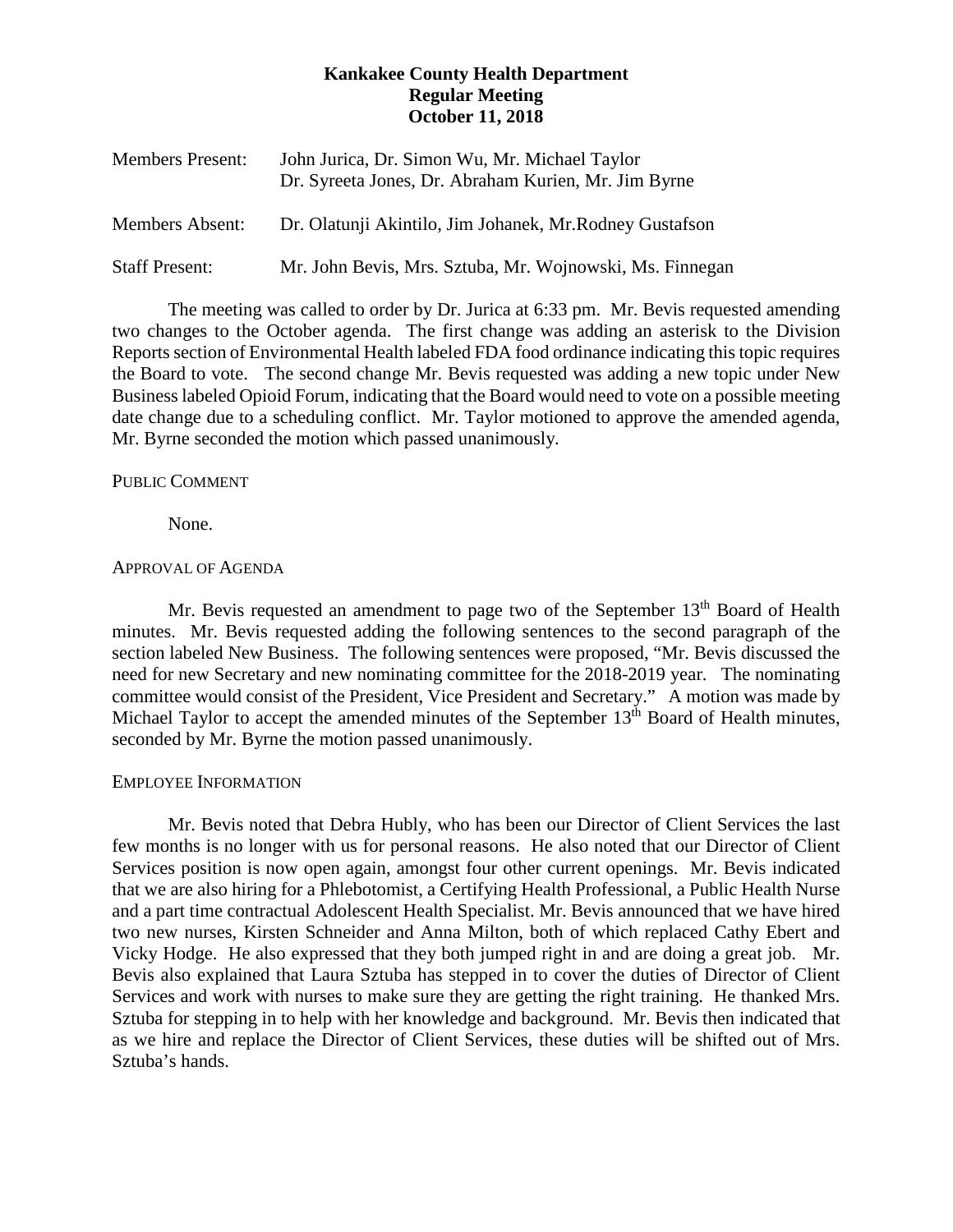## DIVISION REPORTS

# *Client Services*

Ms. Sztuba announced that the Flu clinic is finished with walk ins and is only by appointment now. She also explained that clinics were steady and not overwhelmed because there are currently many other agencies where they can get flu shots. Ms. Sztuba noted that we have administered 60-90 doses of the children's flu vaccine and approximately 300 adult vaccinations.

## *Environmental Health*

Mr. Wojnowski gave an update on the Heartland Virus environmental surveillance trip he took with the team from the Vector Control Program out of Champaign/ Urbana. Mr. Wojnowski explained that once they received permission from the owner of the property they put out traps that drag to try to catch ticks. Ticks are currently in the Nymph stage now and they were not able to find any on the property. He also indicated that the team was interested in coming back in the spring to do more surveillance. Mr. Wojnowski explained that Lone Star ticks are not usually found in this States and the Vector Control team thinks that this is an isolated incident. He indicated that it could have been imported from another animal. They currently have one other case in Southern Indiana that is awaiting a surveillance report.

Mr. Wojnowski also gave a review on the updated FDA Food Code and presented a draft proposal for changes to the KCHD Food Ordinance incorporating those changes. He explained that this should go into effect January  $1<sup>st</sup>$ , 2019 and it changes food inspection from a point based system to a risk based inspection. These changes will put more emphasis on the things that could cause a food borne illness. Mr. Wojnowski indicated that because of the statewide changes to the Food Code we had to make adjustments to our ordinance. He then indicated that the Board received an updated copy of these changes which reflects updated language to adjust to the new risk based scoring system. Mr. Bevis then explained the ordinance change process by indicating the Board of Health would first approve, followed by the Executive Committee, and then the County Board. He also reiterated that because they are no longer doing score based assessments, many revisions to language as well as new definitions from the FDA food code had to be added. Mr. Bevis then indicated we hope to have these changes approved by the County Board in November. A motion was made by Mr. Taylor to approve the food ordinance change, seconded by Dr. Kurien, the motion passed unanimously.

# *Health Promotion/Community Outreach and Planning*

Ms. Sztuba spoke about our upcoming Teen Conference on October 24<sup>th</sup>. This will be our 29<sup>th</sup> year of hosting about 200 eighth graders from the county. The event consists of ten different workshops being held at KCC, with a very strong committee and about \$1500.00 in sponsorships. All Kankakee City schools were invited, Bradley, Bourbonnais, Pembroke, Momence, St. Anne and St. Paul were attending. She also indicated that several public and most private schools declined. Ms. Sztuba then went on to explain that 90% of our staff took Mental Health First Aid Training provided by a grant from Helen Wheeler. She described it as a great class and great opportunity that showed our staff how to take action.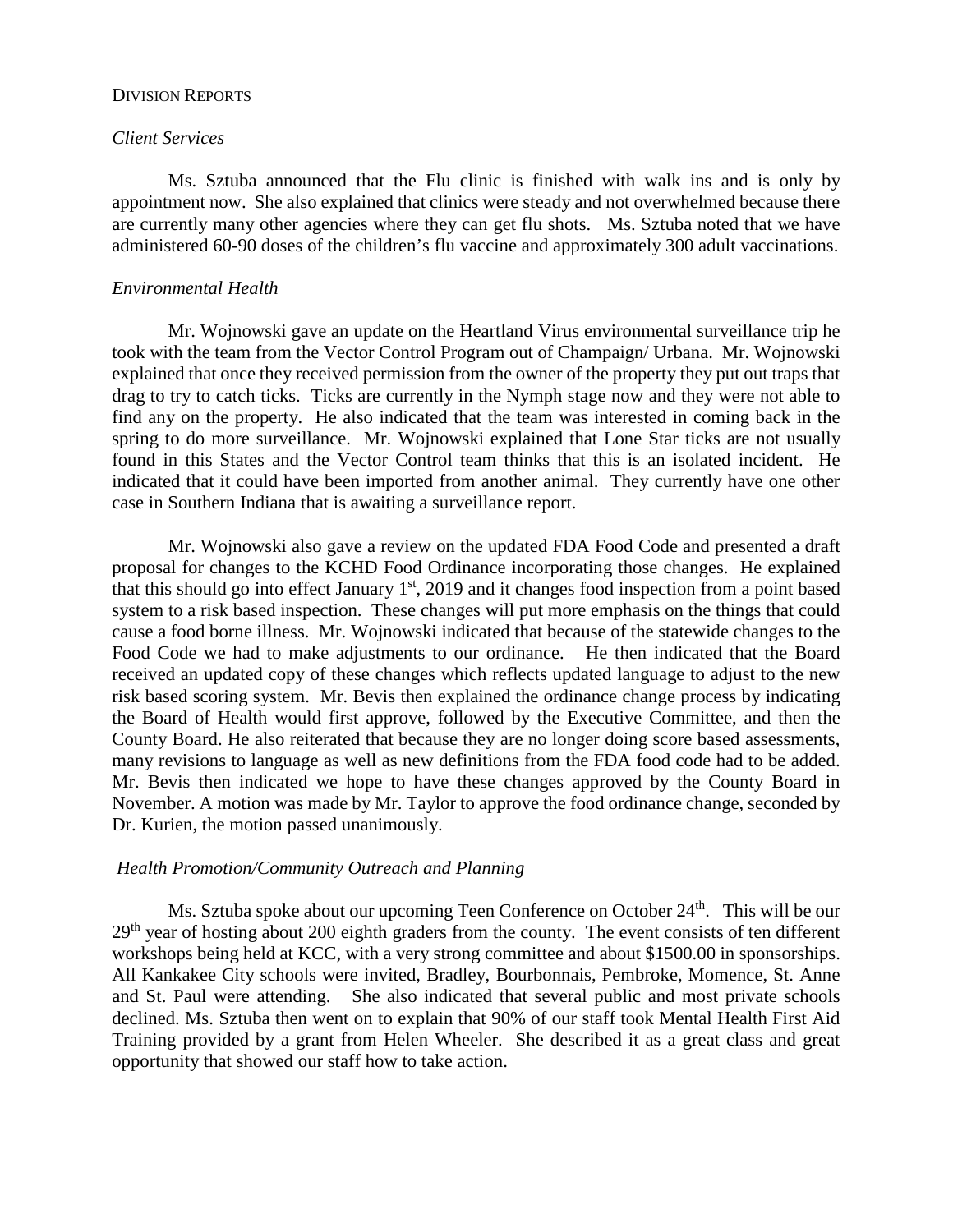#### ADMINISTRATIVE REPORTS

# *Financial Status*

We are currently at 83.3% of the year. We have not received a lot of grant revenue in September due to the grants being posted late. Property taxes and clinic revenue is good. Total Revenue received through 9/30/18 is 76.16% of the amount budgeted for the year, so we are about 7.17% under where we should be, but that's due to the low grant revenue for the month. We are still holding our expenses at 77.33%, so that's about 6% under budget, and only about 1.17% under what we have spent. This is most likely due to unfilled & open positions. Our total Cash on hand is 2.2 million. Discussion ensued regarding the Family Case Management Program, WIC and Caseload. Discussion also ensued regarding the tanning and body art grant and how the inspections must be loaded into the new computer system which causes a delay in their records reflecting the inspection. This results in delayed payment to us, causing us to receive the bulk of the payments usually all at the end of the year. Dr. Wu made a motion to approve the September financial report, Mr. Byrne seconded the motion which passed unanimously. Mr. Bevis then presented the Board with a follow-up Investment option from last month's decision to keep the threshold at 800k with a term no longer than 13 months. Mr. Bevis announced that Mrs. Weakley was able to find a 14 month CD option @ 2.6 %. Mr. Byrne motioned to approve the Investment, seconded by Dr. Kurien, the motion passed unanimously.

#### OLD BUSINESS

Mr. Bevis discussed the DHS audit final report from August  $27<sup>th</sup>$ . During the audit it was discovered that he has not been evaluated as the Administrator. Mr. Bevis then explained that we would need to submit a plan of action to correct this finding. This requires Mr. Bevis to reach out to the personnel committee to schedule the evaluation and he needs an opportunity from the Board to get this completed before the end of the year. It was discussed that anyone who wishes to fill out the evaluation along with the personnel committee is welcome and encouraged. Mr. Bevis will be reaching out to get this completed once we have an established personnel committee intact. Mr. Bevis also presented a follow-up on the second finding from the DHS audit, noting that we sent in a letter of completion regarding the corrective action plan. This finding resulted from previous year end totals not being closed out causing a balance discrepancy, however these years were now closed out and everything balanced. Mr. Bevis then explained that going forward we now know what changes need to be made regarding our financial year end policies and the evaluation and we have until January to submit these corrections to DHS for final closure of the audit findings.

## NEW BUSINESS

Mr. Bevis announced that we need a new slate of Board of Health officers, as well as a nominating committee. The nominating committee normally presents a slate of officers. The Board mutually decided there would be no vote at this time and discussed that the best option would be presenting them with options and they could vote at the November meeting.

Mr. Bevis also discussed the upcoming Opioid Forum at Bradley Bourbonnais high school at 6 P.M. on November15th, 2018. Mr. Bevis encouraged Board members to attend if possible, and proposed changing our Board of Health meeting date to November  $8<sup>th</sup>$ , 2018 to accommodate the scheduling conflict. Mr. Byrne motioned to approve the November Board of Health date change,